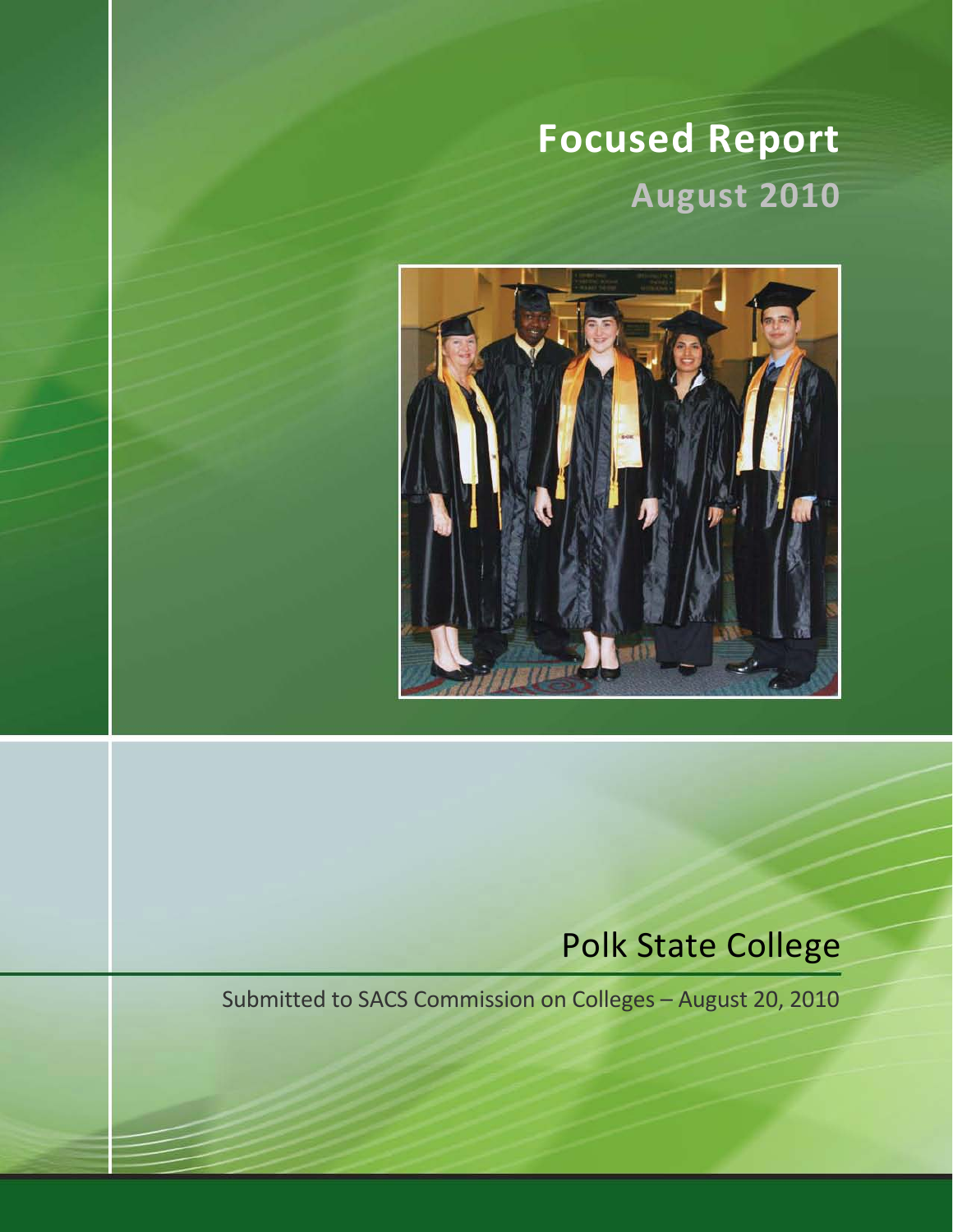# **Table of Contents**

# Page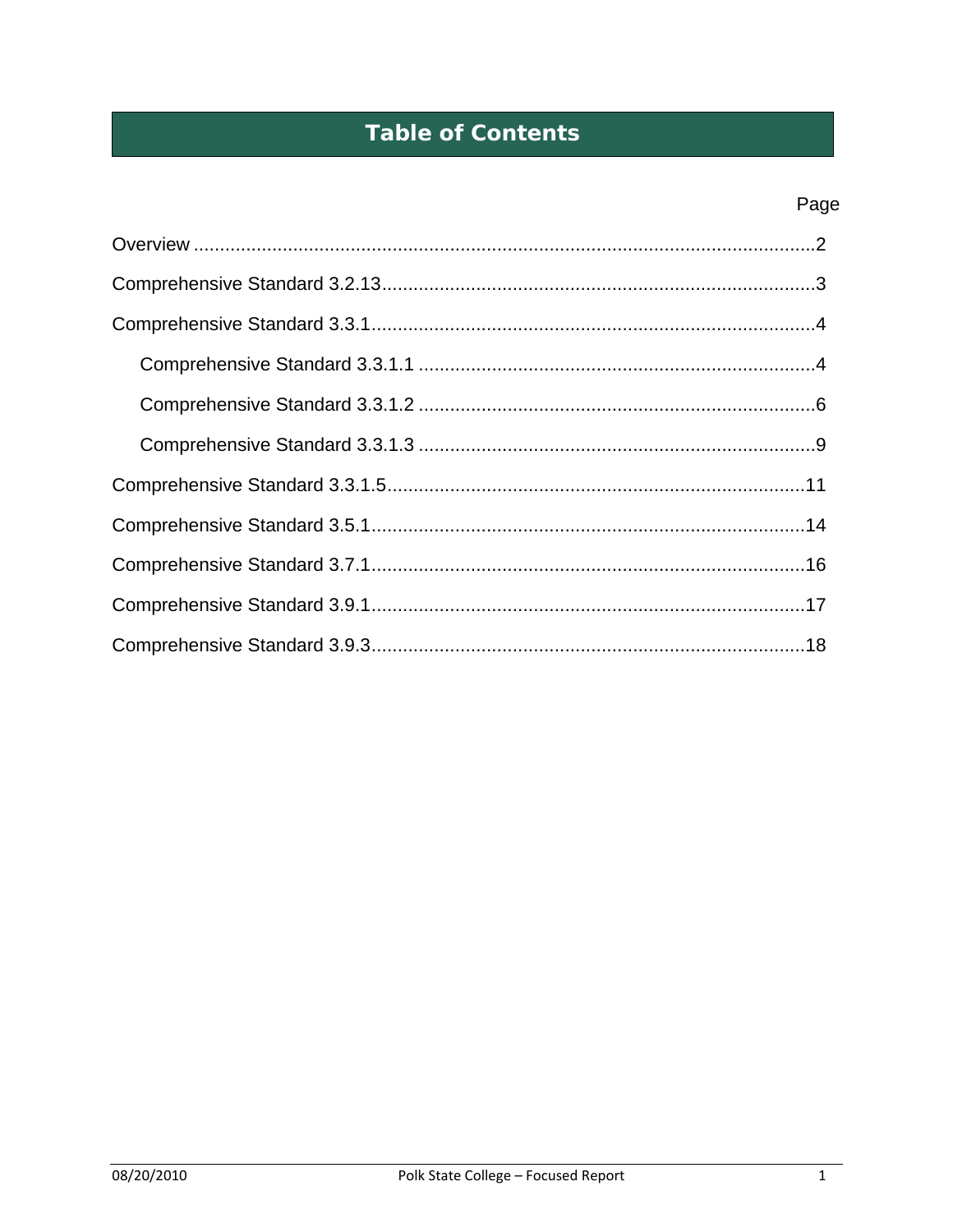# **Overview and Introduction**

This Focused Report summarizes Polk State College's responses to the preliminary noncompliance judgments of the Off-Site Reaffirmation Committee from May 12, 2010. The College has reviewed the issues expressed by the Committee's assessment and addresses each of the nine findings in this report. While the College recognizes it did not make a fully compelling case across all *Comprehensive Standards*, it is fully committed to address any remaining questions about its compliance with the *Principles of Accreditation*.

As the original compliance certification will be included with this Focused Report, only new, previously not presented evidence will be introduced. Similarly, the report's narratives refrain from repeating already existing compliance statements and focus on areas that require additional clarification or explanation. In addition, the report incorporates information that has not been available at the time the compliance certification was presented.

# Introduction To Polk State College

Located in Central Florida, Polk State College was founded in 1964 to serve the higher education needs of Polk County, the fourth largest and ninth most populous of the state's 67 counties. Over the years, Polk State College has undergone tremendous growth and change. The first academic year (1964) started with 1,107 students in temporary quarters on the Bartow Air Base. Today, under the leadership of the President, Dr. Eileen Holden, the College annually serves nearly 14,000 credit and 8,000 non-credit students in locations throughout Polk County (see Figure 2-1). By the end of academic year 2009/2010, the total enrollment exceeded 6,700 FTE (full-time equivalent).

As part of Florida College System of 28 state and community colleges, Polk State College was one of nine institutions to participate in the Florida State College Pilot Project, which enabled community colleges to offer specialized workforce-oriented baccalaureate degrees that meet local needs. In 2009, the College changed its name from Polk Community College to Polk State College (July 2009) and modified its mission to reflect the change:

Mission: Polk State College is a quality-driven educational institution, providing access to affordable associate and baccalaureate degrees, career certificates, and workforce development programs, delivered by diverse, qualified faculty and staff who are committed to student learning and achievement through the consistent practice of collaboration and focus on excellence.

The college's goal is to assure that every student can acquire the knowledge, skills, abilities, and attitudes necessary for success in advanced education, a chosen career, and participation in a diverse and changing society. With its expanded mission, Polk State College continues to be an open-access community college with programs and services that reflect the diversity of its students and the dynamic needs of its community. Approximately 72% of Polk State College's credit students are part time, 63% are female, and over 32% are racial/ethnic minorities.

The College is a multi-campus institution where an estimated 70% of graduates receive the Associate in Arts (AA) degree. Additionally, Polk State College offers 30 Associate in Science (AS), 27 Associate in Applied Science (AAS) degrees, and one Bachelor of Applied Science (BAS) degree with three areas of concentration. Since opening in 1964, Polk State College has awarded over 33,000 degrees.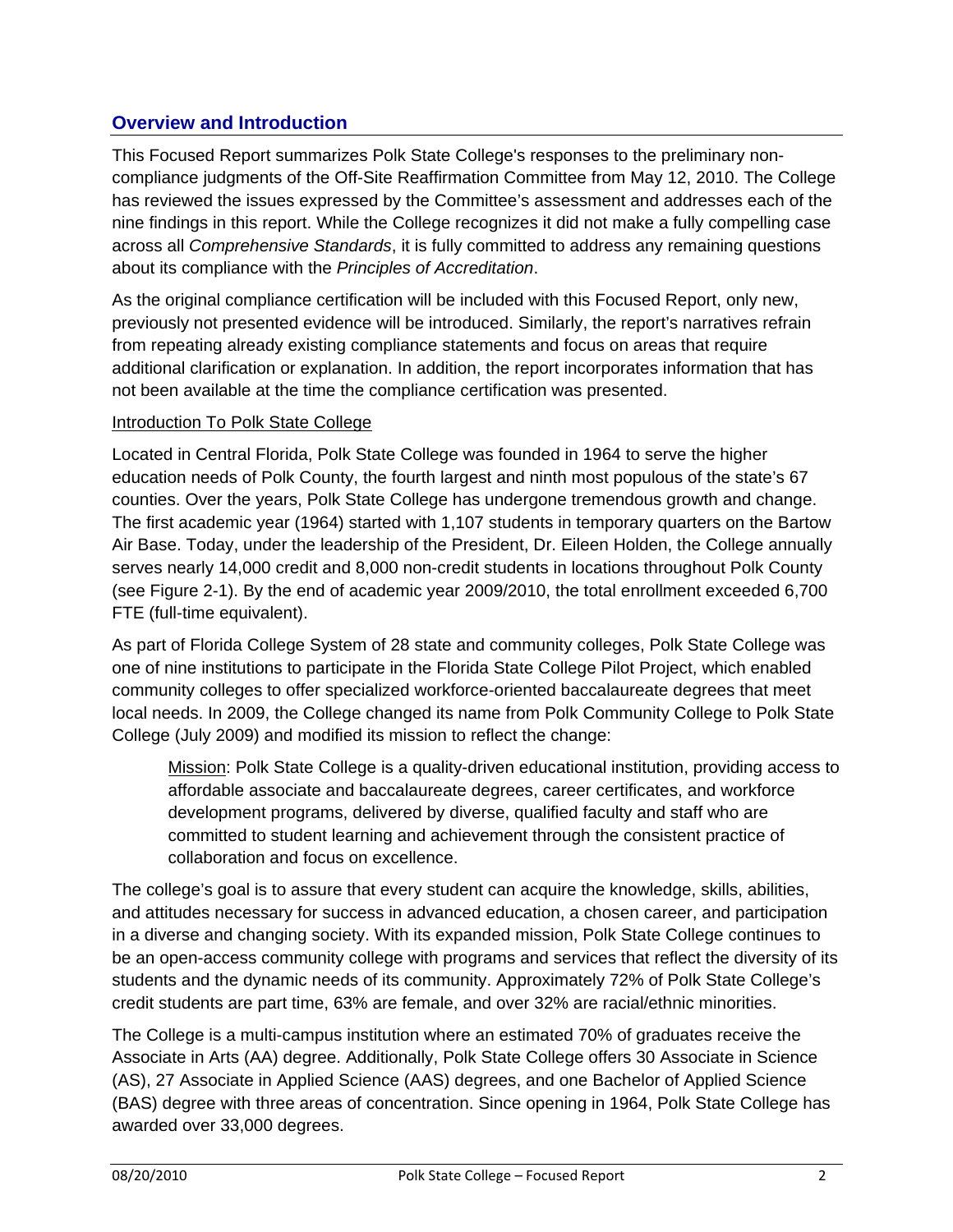# **Comprehensive Standard 3.2.13 (Institution-Related Foundations)**

**3.2.13** Any institution-related foundation not controlled by the institution has a contractual or other formal agreement that (1) accurately describes the relationship between the institution and the foundation and (2) describes any liability associated with that relationship. In all cases, the institution ensures that the relationship is consistent with its mission.

#### **Status: Compliance**

#### **Off-Site Committee Report**

#### **Non-Compliance**

Polk State College does not indicate that they have a "contractual or other formal agreement" with their foundation. No affiliation agreement is cited.

**Polk State College Response** 

Polk State College has a formal agreement with its Foundation. More specifically, the agreement provides governance for "determining certain operational and liability issues between said parties." Please see the attached copy of the agreement describing the relationship between Polk State College and its Foundation.

Supporting Evidence:

• PSCF Operation Agreement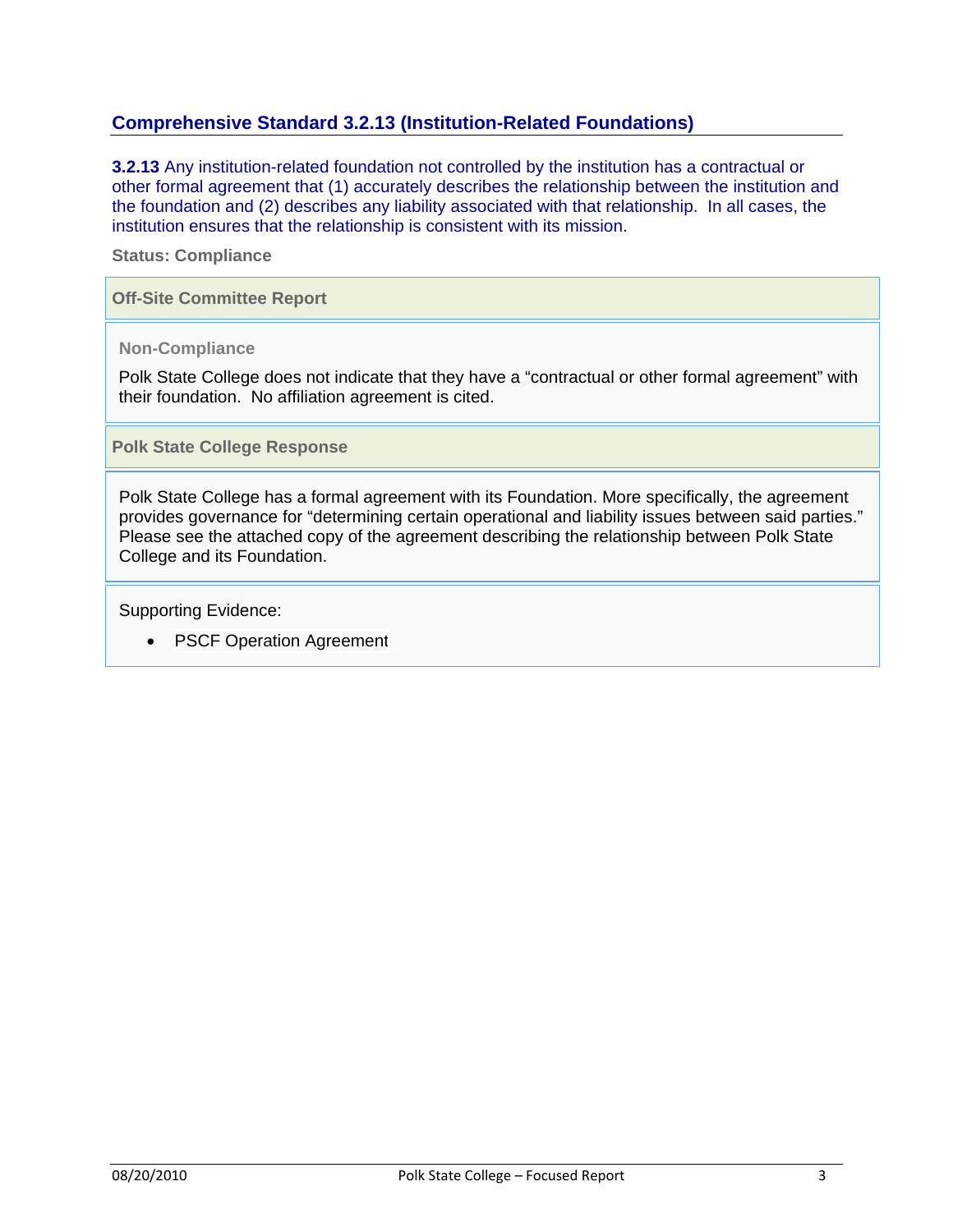# **Comprehensive Standard 3.3.1 (Institutional Effectiveness)**

**3.3.1.1** The institution identifies expected outcomes, assesses the extent to which it achieves these outcomes, and provides evidence of improvement based on analysis of the results in each of the following areas: educational programs, to include student learning outcomes.

**Status: Compliance** 

#### **Off-Site Committee Report**

#### **Non-Compliance**

While Polk State College has provided examples of evaluation of pass, retention, or completion rates, it is unclear to the committee that the college has established student learning outcomes at the course level other than general education outcomes. The college has very clearly identified general education outcomes and has demonstrated that these outcomes are mapped in appropriate general education courses. The college has also provided results of outcomes assessments in general education; however, the college has not provided examples of use of assessment results. The college should demonstrate that it identifies student outcomes, assesses those outcomes, and uses the assessment results for continuous improvement. Distance education courses or programs were also not addressed in the compliance certification documentation.

#### **Polk State College Response**

The Off-Site Review Committee determined that PSC has identified program-level competencies, that it measures the associated student learning outcomes, and that it uses a variety of means to establish and document the results of the assessment measures. However, the Committee also mentioned three areas where additional clarification was required to establish the college's full compliance with this comprehensive standard. These remaining questions concerned the extent to which the College

- has established student learning outcomes at the course level other than general education outcomes
- has provided sufficient examples of the use of assessment results
- has addressed distance education courses in its documentation

# **Student Learning Outcomes**

While CS 3.3.1.1 specifically asks for evidence that student learning outcomes have been established and assessed at the program level, PSC faculty have defined course objectives for all courses taught at the College. These course objectives are documented as part of each course's individual Basic Course Information (BCI) sheet, which also indicates which of the student learning outcomes defined by the College's general education goals, are addressed by the course content. A set of ten examples from courses that do not belong to the general education curriculum are attached to this narrative (Non-GenEd BCI Example Binder).

Student learning outcomes for AS, AAS, and Certificate programs are documented in the college's PSC Workforce Program Outcomes (attached). In addition, workforce programs are defined by the strict skill sets and content requirements of the Florida Department of Education's *Curriculum Framework* http://www.fldoe.org/workforce/dwdframe/ established for workforce development programs. For some workforce development programs, additional requirements are defined via their program-specific accreditation or governance standards (examples: Nursing, Criminal Justice) and/or are expressed by recommendations of local workforce-program advisory committees, which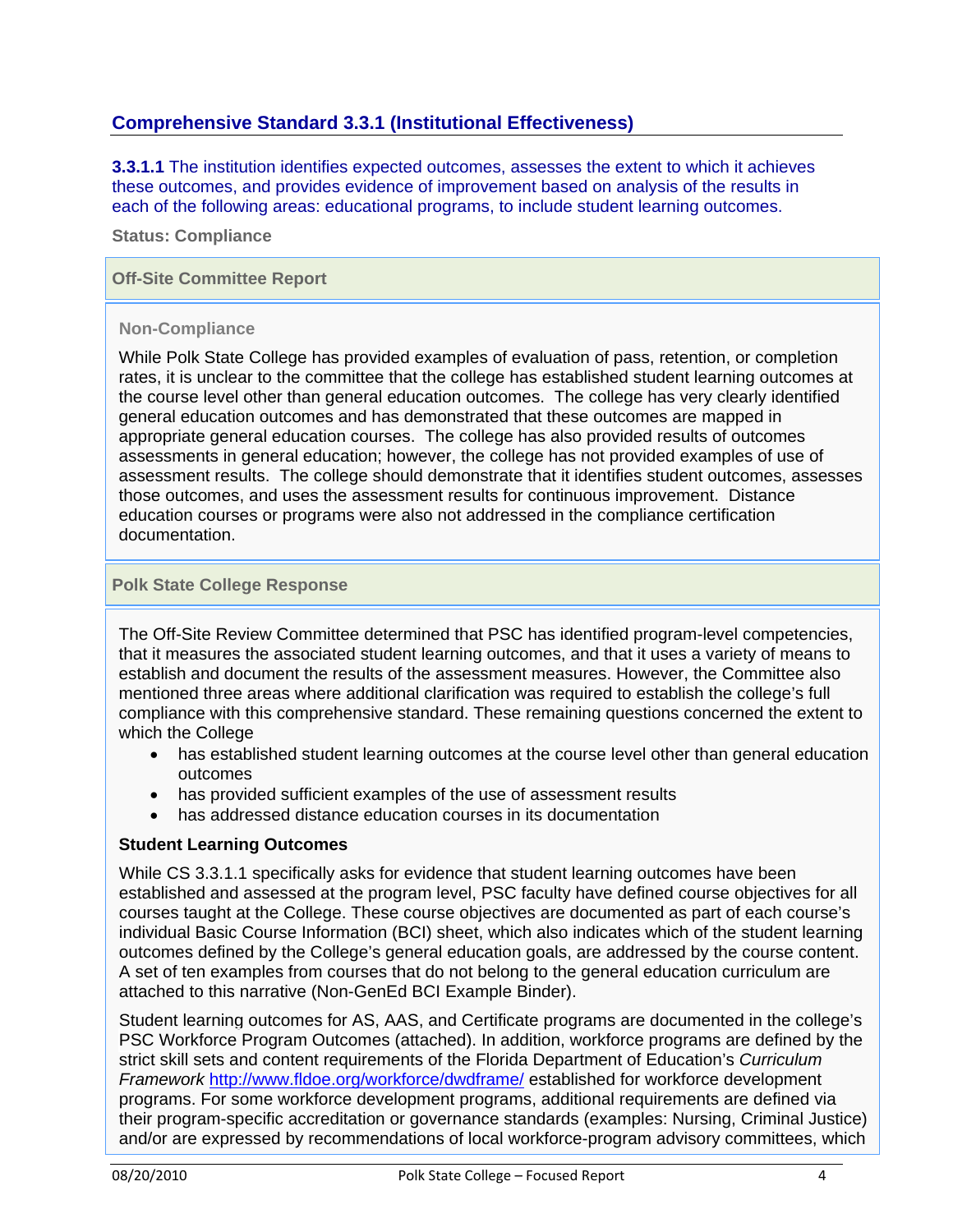are reflected in the college's annual program review, provided together with the original compliance certification. Since the College has either completed or is in the process of completing programspecific accreditation requirements for all programs where such requirements are applicable, additional documentation can be provided upon request.

# **Use of Assessment Results**

The Off-Site Review Committee recognized that the College provided results of outcomes assessments in general education, but it also indicated that it was missing sufficient evidence for the use of these results. The College has identified that the General Education Review 2010 (submitted as part of the original narrative) only provides summary pages for the courses of the general education curriculum and that additional examples need to be provided to demonstrate that each General Education course review is more comprehensive and includes results and the use of results.

For example, the single summary page for each general education course assessment included in the general education review report does contain the aggregated scores for each student learning outcome covered by the course, but not the evaluation of the results, and the subsequent recommendations. The latter two are an integral portion of each course assessment form, and need to be completed by faculty and/or assessment coordinators for each student learning outcome of each general education course.

The attached table (Summary Table for 20 General Education Courses) shows 20 examples of how results from a cross-disciplinary mix of assessment are used to improve general education at PSC. A legend containing the full course names associated with each label is provided at the end of the table. For each of the courses shown, the original comprehensive assessment form is also provided via the attached GenEd Assessment Examples Binder. The original CS 3.3.1.1 narrative also contains examples for the use of results from three workforce education programs. Additional examples can be provided upon request.

# **Distance Education**

Polk State College has offered more than 50% of the courses required for the AA degree and other degree programs since the late 1990's. However, none of the college's degree programs is available fully online at this point in time. Full-time faculty that are teaching online courses are in most cases also teaching the face-to-face sections and blended/hybrid classes of that course. Similarly, the random student selections for the assessment of specific courses are indifferent to the course delivery format and assessment results are typically aggregated across delivery formats.

Up to this point in time, it has been the choice of the academic departments to assess if different delivery methods are associated with significant variances across student learning outcomes. While the college's Assessment Support Measures Report (included with the original narrative) contains a comparative assessment of student success rates across delivery mechanisms, a more differential comparison of student learning outcomes between distance education, hybrid, and face-to-face classes was not planned before the completion of new baseline measures for the general education curriculum. This remains one of the topics that is scheduled to be on the agenda of the fall 2010 meetings of the college's General Education Committee.

- Non-GenEd BCI Example Binder
- PSC Workforce Program Outcomes
- Florida Curriculum Framework Website Screenshot
- Summary Table for 20 General Education Courses
- GenEd Assessment Examples Binder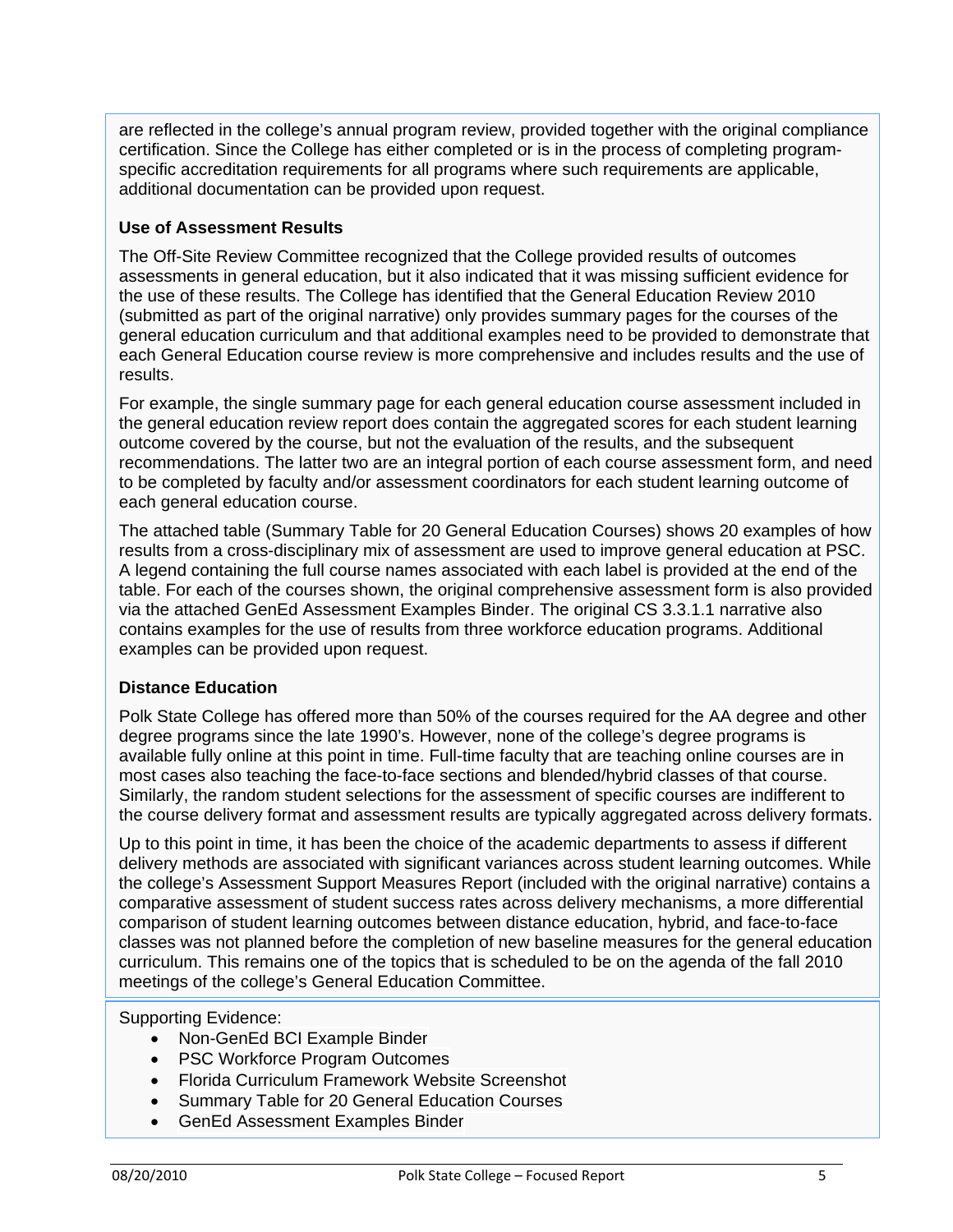**3.3.1.2** The institution identifies expected outcomes, assesses the extent to which it achieves these outcomes, and provides evidence of improvement based on analysis of the results in each of the following areas: administrative support services.

**Status: Compliance** 

**Off-Site Committee Report** 

#### **Non-Compliance**

Polk State College has provided examples of post hoc evaluation; however, the college should provide expected outcomes for administrative support services as well as examples of assessment of these outcomes, and examples of the use of assessment results.

**Polk State College Response** 

The Off-Site Review Committee determined that PSC has provided examples for the evaluation of administrative support services, but has considered these examples to be post-hoc and has asked the College to provide:

- Expected outcomes for administrative support services
- Examples of assessment of these outcomes
- Examples of the use of assessment results

The College recognizes that not all administrative support services expected outcomes, assessment of these outcomes, and use of assessment results have been provided and that additional explanations regarding those offered by the compliance certification are required.

While a variety of the assessment examples described in the original narrative do not include explicit sets of expectations, for many of them, desired outcomes are implicit to the very nature of the assessment. For example, the PACE survey results provide peer benchmarks and longitudinal values from previous assessments. Within this framework, the College has the expectation to exceed both peer and previous scores, and where it does not, identify potential remedies in the form of change strategies. The college-wide leadership development process that has been launched as a result of the dissatisfying PACE survey results serves as an example.

Other examples are the Strategic Planning Online (SPOL) entries completed by the administrative services units of the College as part of the annual strategic planning process. The recent upgrade to this planning and assessment software system added a section for Intended Outcomes to be completed by each unit in addition to the outcomes-related fields. The attached Administrative Planning Unit Outcomes Examples Binder shows examples from the most recent planning year that augment those provided with the original narrative.

In addition, the table below summarizes another set of examples that addresses the request by the Off-Site Review Committee.

| <b>Service</b>         | <b>Expected Outcome</b>                      | <b>Outcome Evaluation</b>                                     | <b>Use of Results</b>                                                                                                                                             |
|------------------------|----------------------------------------------|---------------------------------------------------------------|-------------------------------------------------------------------------------------------------------------------------------------------------------------------|
| Information<br>Systems | No unplanned<br>network or email<br>outages. | $2007:0$ outages<br>$2008:0$ outages<br>2009: 1 e-mail outage | Identification of critical load and<br>failure points resulting in planned<br>system upgrades and increased<br>scheduled maintenance cycle for<br>critical areas. |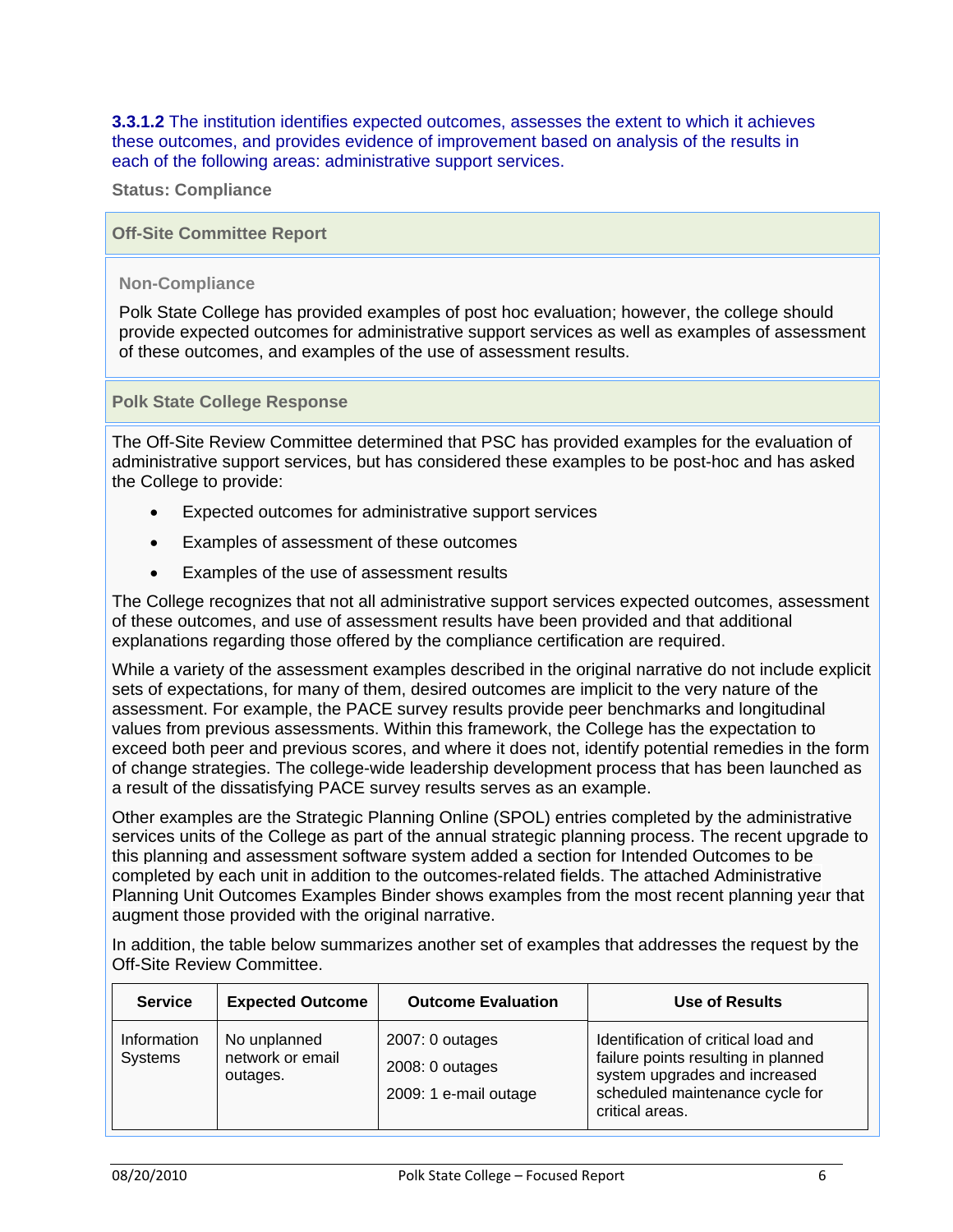|                    | Reduced response<br>time for service<br>calls.                                                                       | Initially there was<br>insufficient quality of<br>information to evaluate<br>response time data due to<br>inadequate tracking tools.<br>We are currently evaluating<br>the tracking data for trends<br>in the types of service calls<br>to establish the bench-<br>marks and targeted service<br>levels. | Implemented Track-It Helpdesk<br>Software. Initial assessment of<br>service data indicated that a<br>significant workload area is password<br>changes. As a result, Information<br>Systems implemented a self-service<br>password reset tool.                                                                                                                                                                                                                                                                                                                                                                           |
|--------------------|----------------------------------------------------------------------------------------------------------------------|----------------------------------------------------------------------------------------------------------------------------------------------------------------------------------------------------------------------------------------------------------------------------------------------------------|-------------------------------------------------------------------------------------------------------------------------------------------------------------------------------------------------------------------------------------------------------------------------------------------------------------------------------------------------------------------------------------------------------------------------------------------------------------------------------------------------------------------------------------------------------------------------------------------------------------------------|
| Human<br>Resources | Employee<br>satisfaction with<br><b>Human Resources</b><br>services of 80%.                                          | Results of a staff survey<br>conducted in the Fall of<br>2007 resulted in an overall<br>satisfaction evaluation of<br>just below 60%.                                                                                                                                                                    | When this survey was conducted, it<br>was intended that this be performed<br>on a biannual basis to evaluate<br>progress toward the stated goal. In<br>the interim, the leadership changes in<br>the HR Department necessitated<br>postponement of the subsequent<br>administration of the survey to allow<br>for an internal evaluation of the<br>departmental operation. In the interim,<br>the HR Department has established<br>on-campus office hours for the<br>Lakeland Campus, Airside Center,<br>and JD Alexander Center to address<br>some of the customer service issues<br>identified in the initial survey. |
|                    | Increase<br>coordination<br>between the Human<br>Resources and<br>Payroll departments                                | Monthly post-payroll<br>meetings between HR and<br>Payroll staff to review<br>issues that came up and<br>implement lessons learned.                                                                                                                                                                      | Established an implementation team<br>consisting of HR and Payroll staff to<br>evaluate online time and attendance<br>reporting to improve timeliness of<br>leave reporting and reduce payroll<br>processing time.                                                                                                                                                                                                                                                                                                                                                                                                      |
| <b>Facilities</b>  | <b>Food Service</b><br><b>Quality Assurance</b><br>Audit will result in<br>overall evaluations<br>of 80% or greater. | Evaluations conducted in<br>2009 resulted in<br>evaluations of 84% and<br>96% for the Winter Haven<br>and Lakeland Cafés<br>respectively.                                                                                                                                                                | Areas needing improvement were<br>communicated to Café management.                                                                                                                                                                                                                                                                                                                                                                                                                                                                                                                                                      |
|                    | No critical items<br>reported on the<br>annual Fire Safety<br>report.                                                | $2008 - 3$ items<br>$2009 - 1$ item<br>$2010 - 1$ item                                                                                                                                                                                                                                                   | The remaining critical item is a project<br>that is embedded in the renovation of<br>the Winter Haven Learning<br>Resources building. Advocacy for<br>funding to complete that renovation is<br>part of the college's Legislative<br>agenda. Funds for this renovation<br>were appropriated in the 2010<br>Legislative session but were vetoed<br>by the Governor.                                                                                                                                                                                                                                                      |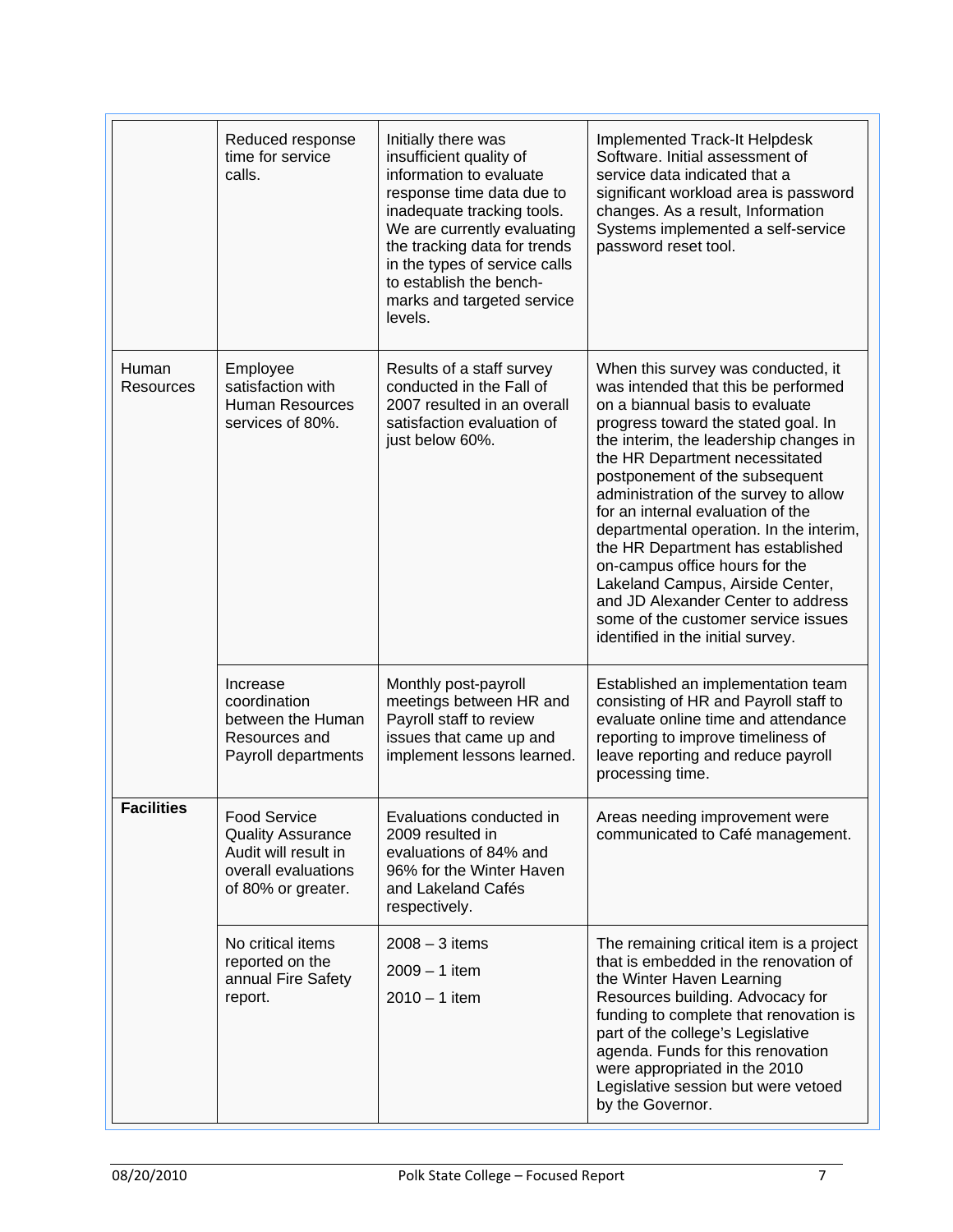| <b>Finance</b> | Increase accuracy<br>and timeliness of<br>time reporting by<br>employees to<br>reduce the number<br>of late processed<br>time sheets to less<br>than 30 per month. | March $2010 - 34$<br>April 2010 - 89<br>May 2010 - 29<br>June 2010 - 20 | Monthly reporting of departments with<br>late time sheets to senior staff for<br>review. Established an<br>implementation team consisting of HR<br>and Payroll staff to evaluate online<br>time and attendance reporting to<br>improve timeliness of leave reporting<br>and reduce payroll processing time. |
|----------------|--------------------------------------------------------------------------------------------------------------------------------------------------------------------|-------------------------------------------------------------------------|-------------------------------------------------------------------------------------------------------------------------------------------------------------------------------------------------------------------------------------------------------------------------------------------------------------|
|                | Increase<br>participation in<br><b>College Purchasing</b><br>activities by certified<br>minority vendors.                                                          | 2008 - \$426,200<br>2009 - \$1,407,856<br>2010 (thru 3Q) - \$1,308,074  | Increased participation in County<br>Supplier Diversity workshops and<br>advertising in local and specialized<br>media to attract bids from certified<br>minority vendors.                                                                                                                                  |

Supporting Evidence:

Administrative Planning Unit Outcomes Examples Binder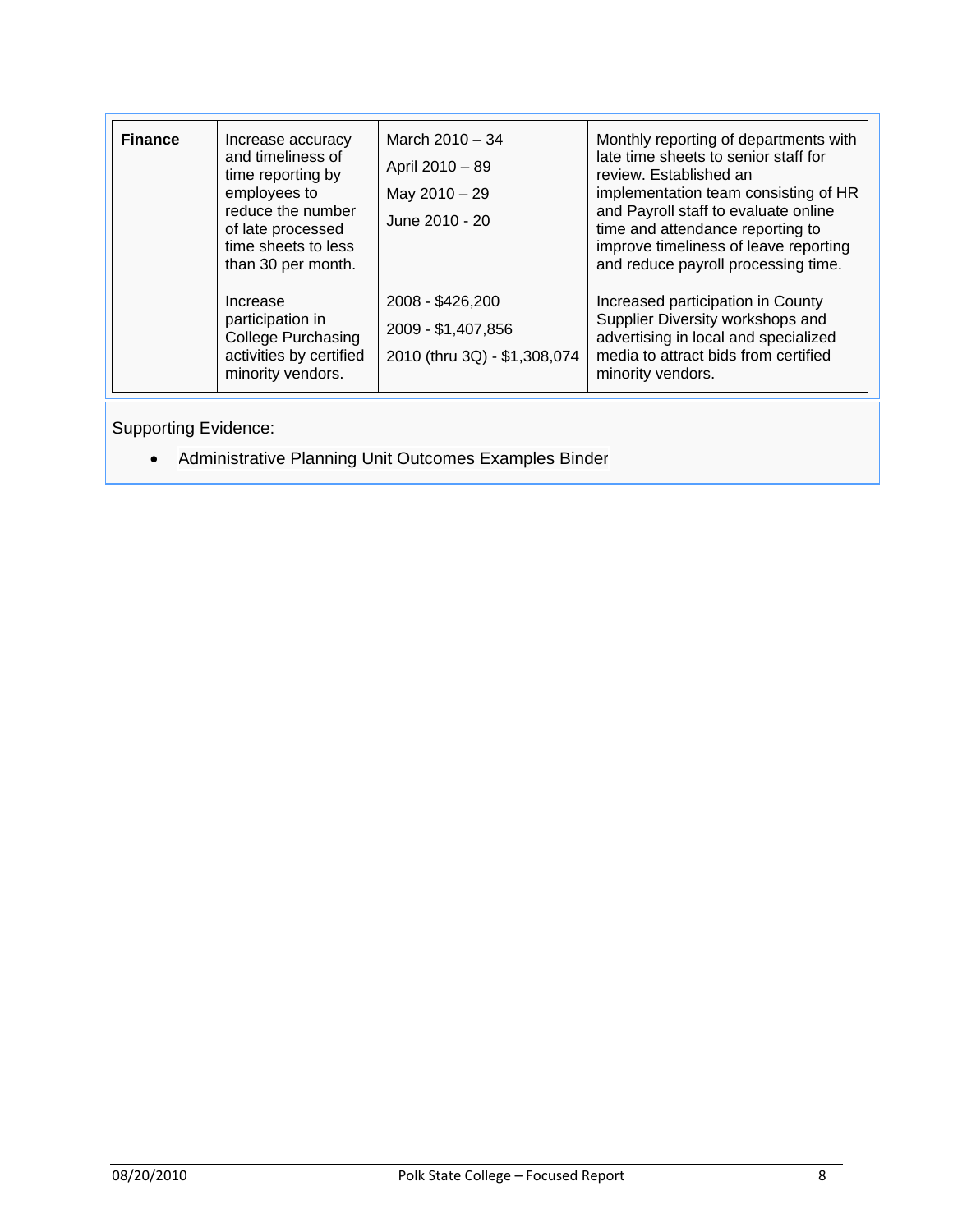**3.3.1.3** The institution identifies expected outcomes, assesses the extent to which it achieves these outcomes, and provides evidence of improvement based on analysis of the results in each of the following areas: educational support services.

**Status: Compliance** 

#### **Off-Site Committee Report**

#### **Non-Compliance**

While Polk State College has provided examples of educational support services outcomes from SPOL software, the college has not provided consistent assessment results or use of assessment for improvement. The college has also provided post hoc evaluation results; however, the college should provide expected outcomes, examples of assessment of these outcomes, and examples of the use of assessment results.

#### **Polk State College Response**

The Off-Site Review Committee determined that PSC has provided educational support services outcomes and post-hoc evaluation results. The Committee also indicated that the College should provide additional sets of:

- expected outcomes
- examples of assessment of these outcomes
- examples of the use of assessment results

The College recognizes that not all educational support services expected outcomes, assessment of these outcomes, and the use of assessment results have been provided and that additional explanations regarding those offered by the compliance certification are required.

While a variety of the assessment examples described in the original narrative do not include explicit sets of expectations, for many of them, desired outcomes are implicit to the very nature of the assessment. For example, the CCSSE and ACT survey results provide peer benchmarks and longitudinal values from previous assessments. Within this framework, the College has the expectation to exceed both peer and previous scores, and where it does not, identify potential remedies in the form of change strategies.

The original narrative indicated a couple of strategic responses to the survey outcomes, for example the customer-focused training that had been launched. Another Use-of-Results example is the decision of the Registrar's Office to implement 24/7 access to the Registrar forms on the web, to provide special graduation information on the college's website, to develop and use a new check list for all graduates, and strive to be more consistent with students (see attached Registrar Staff Meeting Minutes).

Other examples are the Strategic Planning Online (SPOL) entries completed by the educational support areas of the College as part of the annual strategic planning process. The recent upgrade to this planning and assessment software system added a section for Intended Outcomes to be completed by each unit in addition to the outcomes related fields. The attached Educational Support Units Outcomes Examples Binder offers examples from the most recent planning year that augment those provided with the original narrative.

In addition, the attached Table of Educational Support Outcomes summarizes another set of examples that addresses the request by the Off-Site Review Committee across additional educational support service areas.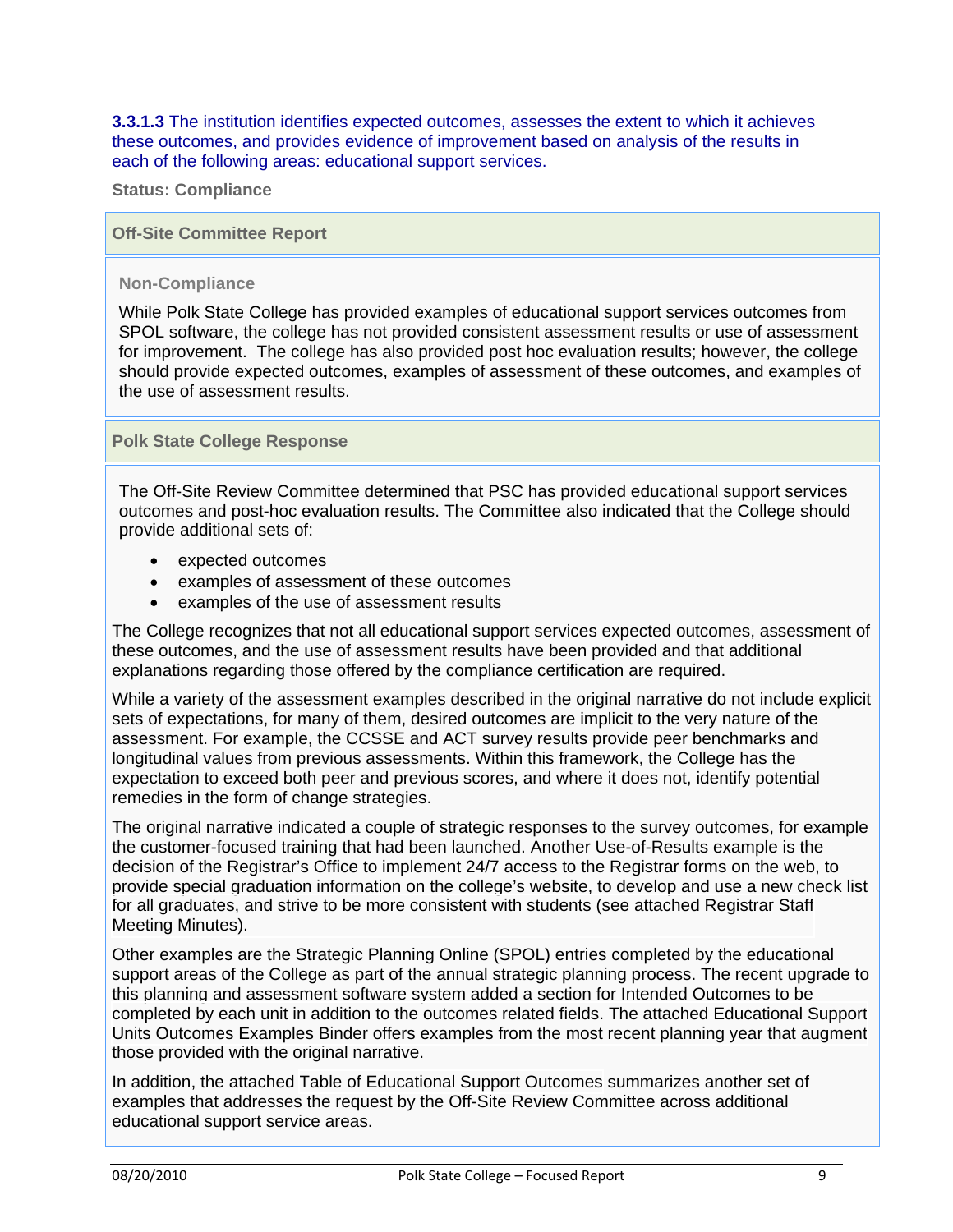- Registrar Staff Meeting Minutes
- Educational Support Units Outcomes Examples Binder
- Table of Educational Support Outcomes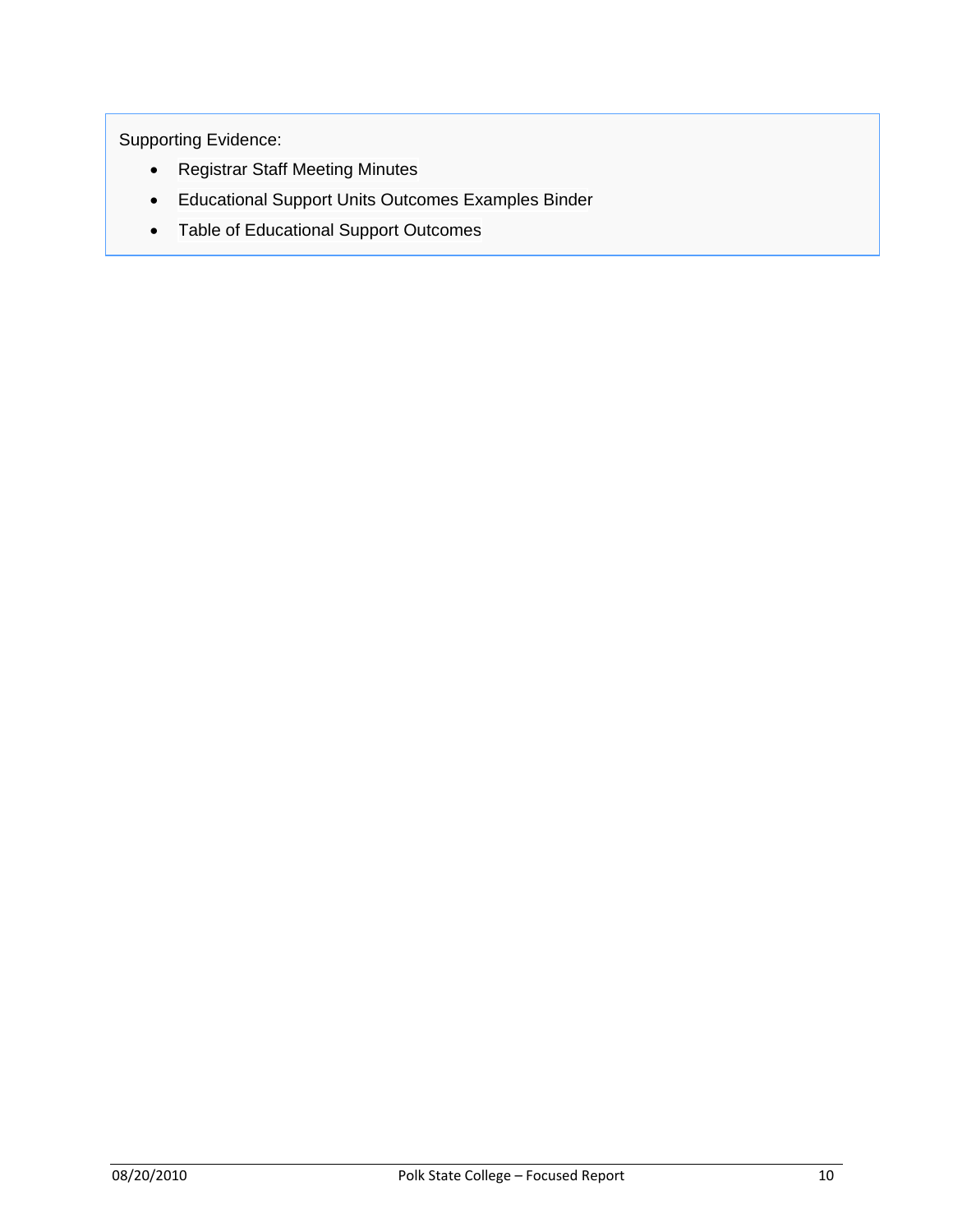**3.3.1.5** The institution identifies expected outcomes, assesses the extent to which it achieves these outcomes, and provides evidence of improvement based on analysis of the results in each of the following areas: community/public service within its educational mission, if appropriate.

**Status: Compliance** 

#### **Off-Site Committee Report**

#### **Non-Compliance**

The college has provided documentation that it evaluates community and public service; however, the college has not provided explicit outcomes for community and public service nor has the college provided examples of the use of assessment results for program evaluation that it reports in the compliance narrative. It is not clear to the committee that the college has established outcomes for community and public service or that it evaluates those outcomes, or uses the results of the assessment for continuous improvement. Evaluation appears to be a post hoc evaluation of activities rather than an assessment of an established set of student, program, or institutional outcomes.

#### **Polk State College Response**

The Off-Site Review Committee determined that PSC has provided documentation that it evaluates community and public service. However, to establish the college's full compliance with this comprehensive standard, the Committee was concerned about the extent to which the College

- has established outcomes for its community and public services
- evaluates these outcomes
- uses assessment results for continuous improvement

The College has established four core program areas of community/public services in addition to the Continuing Workforce Education programs by the Corporate College (addressed in *Comprehensive Standard (CS) 3.4.2*, *Continuing Education/Service Programs*), and the college's Service and Outreach Programs (addressed in the original CS 3.4.2 and CS 2.10 narratives*)*.

These four core areas of annual community/public service are the college's *Fallfest*, the *Back on Campus* program, the *Kids at College* program, and the *Student Volunteer* program. The following table provides an updated summary of expected outcomes with regard to these programs, how they have been evaluated, and how results have been used for improvement.

| Program &<br><b>Purpose</b>                                                                                                                | <b>Expected Outcome</b>                                                          | <b>Outcome Evaluation</b>                                               | <b>Use of Results</b>                                                                                                                    |
|--------------------------------------------------------------------------------------------------------------------------------------------|----------------------------------------------------------------------------------|-------------------------------------------------------------------------|------------------------------------------------------------------------------------------------------------------------------------------|
| Fallfest: An<br>annual one-<br>day event to<br>connect the<br><b>Polk County</b><br>community<br>with area<br>crafters and<br>the College. | Increase number of<br>visitors based on<br>2007 attendance.                      | 2007: 10,000 visitors<br>2008: 12,000 visitors<br>2009: 12,000 visitors | Continue targeted advertising<br>as it has increased the<br>estimated number of visitors for<br>2008 and 2009 events by 20%.             |
|                                                                                                                                            | Increase crafter<br>participation based<br>on 2007 and 2008<br>space occupation. | 2007: 172 crafters<br>2008: 176 crafters<br>2009: 192 crafters          | Re-zoning of existing spaces<br>and addition of new spaces<br>helped to increase crafter<br>participation from 2007 to 2009<br>by 11.6%. |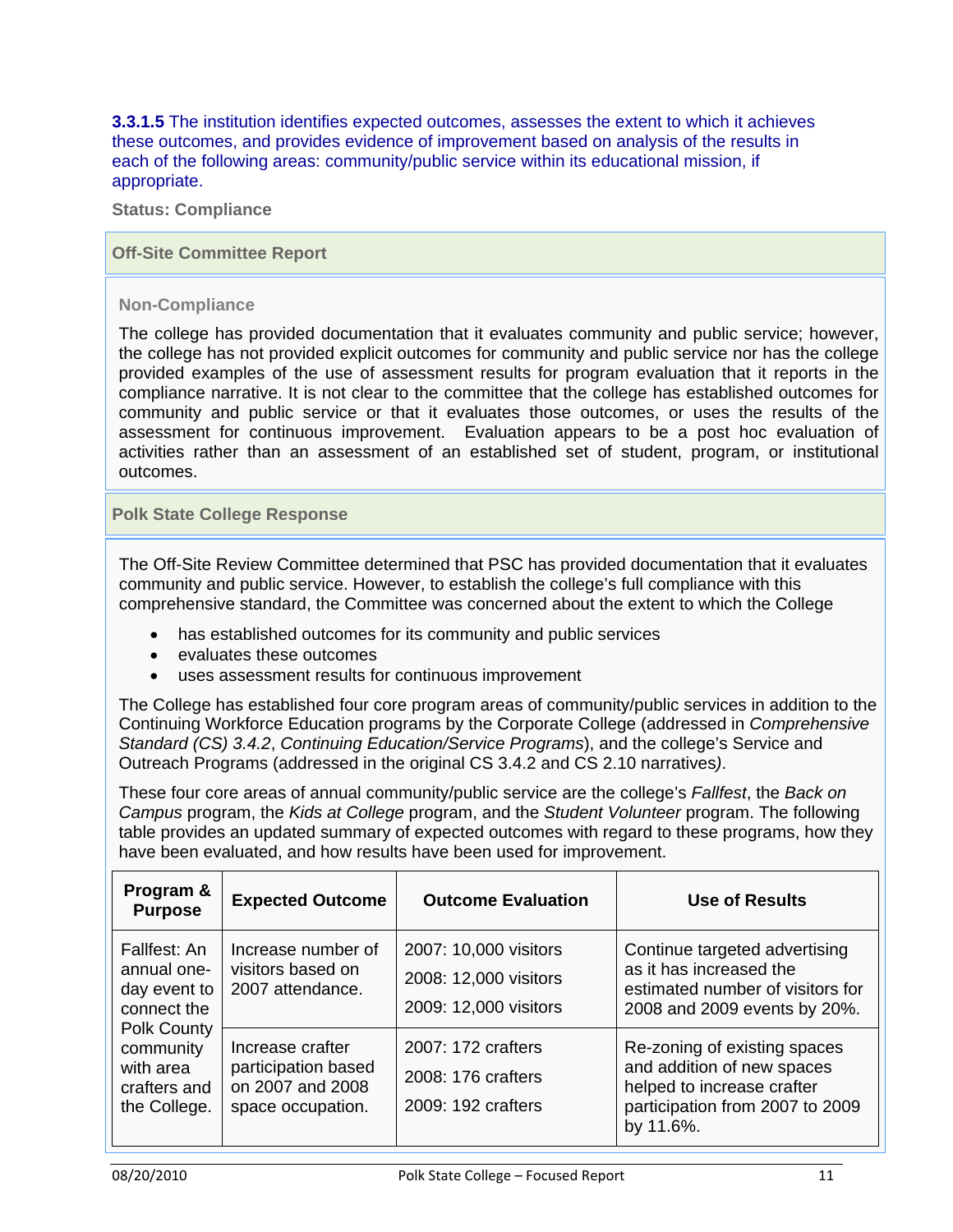| Improve vendors'<br>satisfaction ratings<br>of the event (very<br>positive=excellent or<br>very good)                                                                                                                                                                                                                        |                                                                                                                         | 2008: 88% Very Positive<br>2009: 92% Very Positive                                                                                                                                                                                                                                                       | Responding to collected vendor<br>feedback helped improve<br>satisfaction by 4% (absolute).<br>Continue review/survey<br>process.                                                                                                                                                                                            |  |
|------------------------------------------------------------------------------------------------------------------------------------------------------------------------------------------------------------------------------------------------------------------------------------------------------------------------------|-------------------------------------------------------------------------------------------------------------------------|----------------------------------------------------------------------------------------------------------------------------------------------------------------------------------------------------------------------------------------------------------------------------------------------------------|------------------------------------------------------------------------------------------------------------------------------------------------------------------------------------------------------------------------------------------------------------------------------------------------------------------------------|--|
| Back on<br>Campus:<br>An annual<br>multi-day<br>event to<br>provide<br>lifelong<br>learning<br>experiences<br>and lectures<br>to senior<br>citizens.                                                                                                                                                                         | Increase<br>participation in the<br>program.                                                                            | 2007: 65<br>2008: 80<br>2009: 123<br>Increase 2007-2009:<br>89.2%                                                                                                                                                                                                                                        | Continue to review program<br>suggestions and expand<br>program advertising via flyers<br>and other media to the seniors<br>in Polk County.                                                                                                                                                                                  |  |
|                                                                                                                                                                                                                                                                                                                              | Measure<br>participants'<br>satisfaction with<br>program offerings,<br>including program<br>improvement<br>suggestions. | Surveys have been<br>administered at past<br>events through evaluation<br>forms that were completed<br>at the end of each<br>session. Participants'<br>comments were compiled<br>for discussion at the event<br>committee's review<br>meetings.                                                          | Shift survey administration to a<br>more systematic information<br>gathering process that<br>consistently documents<br>participants' feedback and<br>allows for tracking of any<br>pervasive issues. Take minutes<br>at committee review meetings to<br>document evaluation process<br>and improvement-related<br>decisions. |  |
| Kids at<br>Expand program<br>offerings to a more<br>College:<br>diverse population,<br>An annual<br>including families<br>summer<br>with insufficient<br>program to<br>funds to enroll their<br>provide fun<br>children.<br>and<br>numerous<br>educational<br>activities for<br>Polk County<br>children,<br>ages 5 to<br>14. |                                                                                                                         | Partnering with the PSC<br><b>Foundation's Fancelli</b><br>Scholarship. These<br>scholarship recipients are<br>awarded a college<br>scholarship as they<br>graduate from fifth grade.<br>Students are chosen<br>based on their high<br>college potential and low<br>opportunity to be able to<br>attend. | More recipients are offered a<br>chance to attend Kids at<br>College at no cost. The original<br>idea for the partnership was to<br>introduce these students to<br>PSC immediately after the<br>scholarship was awarded<br>through the Kids at College<br>program. Ultimate results are<br>still pending.                    |  |
|                                                                                                                                                                                                                                                                                                                              | <b>Expand minority</b><br>participation to<br>reflect local minority<br>proportions.                                    | 2006: 18.1%<br>2008: 21.8%<br>2010: 23.3%                                                                                                                                                                                                                                                                | Minority increase successful;<br>however, percentage goal<br>(33.8% in 2010) not reached;<br>expanding target marketing.                                                                                                                                                                                                     |  |
|                                                                                                                                                                                                                                                                                                                              | Ensure participants<br>have the opportunity<br>for feedback and<br>that improvement<br>opportunities are<br>addressed.  | Any surveys that provide<br>meaningful feedback are<br>examined to see if the<br>suggestions can be<br>implemented. Instructors<br>are provided with copies                                                                                                                                              | Improvements based on any<br>comments that can be<br>addressed are put into action<br>the following year (if possible<br>immediately). Instructors make<br>adjustments where                                                                                                                                                 |  |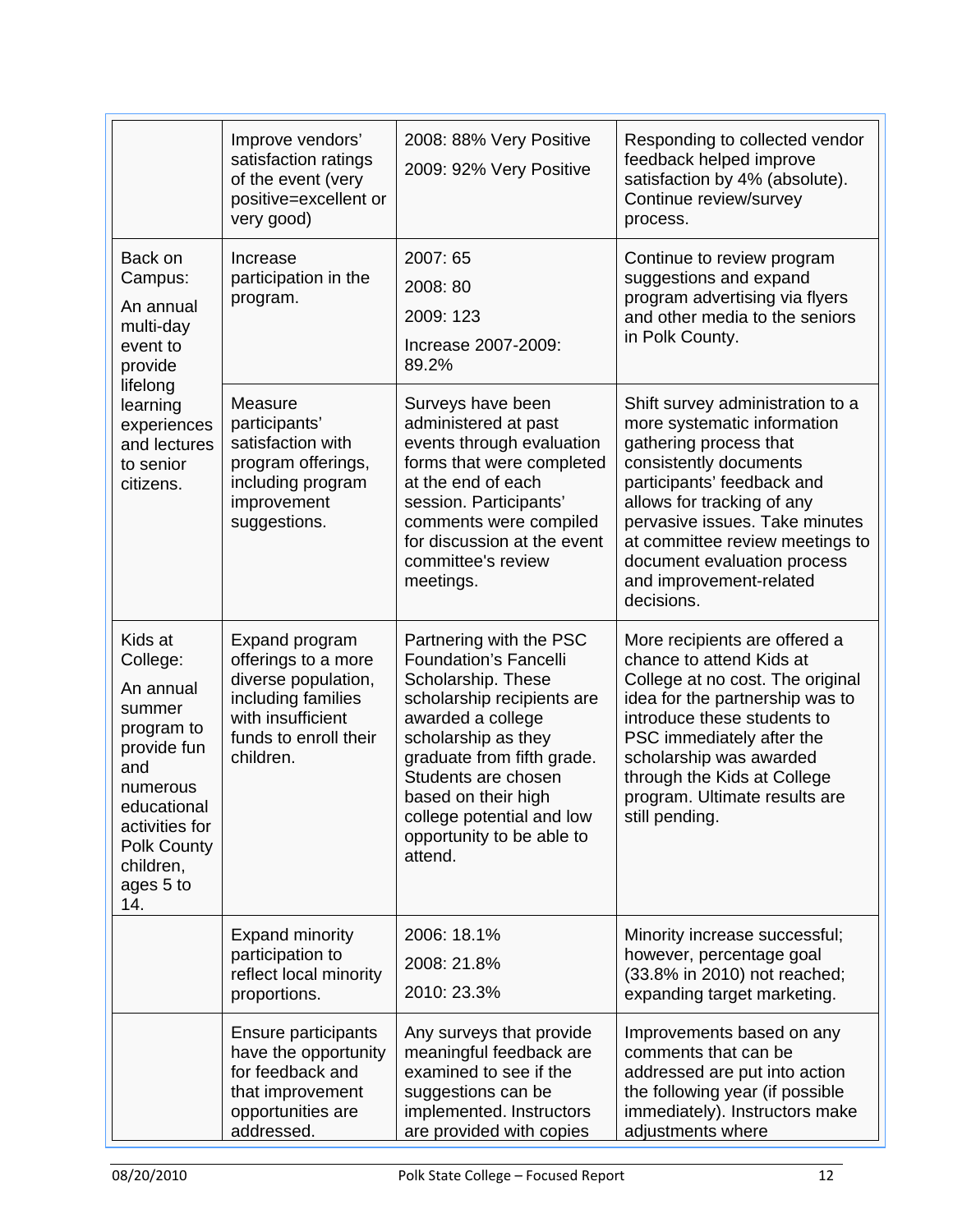|                                                                                                                                                | Minimize complaints<br>wherever possible.                                                                                                                             | of the feedback whenever<br>comments are directed at<br>a particular class.                                                                                       | possible/necessary. Since<br>improvements have not been<br>systematically documented, a<br>respective suggestion has been<br>made to the program.                                               |
|------------------------------------------------------------------------------------------------------------------------------------------------|-----------------------------------------------------------------------------------------------------------------------------------------------------------------------|-------------------------------------------------------------------------------------------------------------------------------------------------------------------|-------------------------------------------------------------------------------------------------------------------------------------------------------------------------------------------------|
| <b>Student</b><br>Volunteers:<br>An ongoing<br>initiative to<br>provide<br>service to<br>various                                               | <b>Expand institutional</b><br>support for PSC<br>students' continual<br>volunteer<br>engagement in the<br>community                                                  | Creation of the Volunteer<br>Vikings as an essential<br>part of PSC's athletic<br>program in 2009 with 70<br>volunteers working 2,783<br>community service hours. | Opportunities for program<br>expansion participation need to<br>be combined with a more<br>systematic evaluation that<br>includes site/agency feedback<br>(currently being developed at<br>HR). |
| community<br>areas while<br>assisting<br>students<br>with<br>developing<br>job skills,<br>work<br>experience,<br>and<br>community<br>contacts. | <b>Student Services</b><br>currently works with<br>a student focus<br>group to create an<br>annual survey for<br>both PSC<br>volunteers and the<br>involved agencies. | Completion and first<br>administration of a draft<br>survey is scheduled for fall<br>term 2010.                                                                   | Determine student volunteer<br>and local agency satisfaction<br>with the program and apply<br>survey results to program<br>improvements.                                                        |

In addition, each volunteer or community service activity has expected outcomes that are implicit to the specific activities associated with the service. A set of examples is provided below. PSC aims to further assess the success of these community initiatives during academic year 2010-2011 to establish baseline measures as indicated in the various developmental and evaluation related activities indicated in the table above. In the years to follow, the resulting strategies for improvement will be used to further improve the achievement of the desired outcomes.

| <b>Project</b>                                                              | <b>Expected Outcome</b>                                                                                                                                                                             |
|-----------------------------------------------------------------------------|-----------------------------------------------------------------------------------------------------------------------------------------------------------------------------------------------------|
| <b>Habitat for Humanity</b>                                                 | Practices collaboration; contributes to the completion of a team goal:<br>the building of a home.                                                                                                   |
| Inca House Clean-up<br>(clean park)                                         | Social responsibility; participates in the maintenance of a community<br>and shared property.                                                                                                       |
| <b>Nursing Home Support</b>                                                 | Appreciates diversity; creates and engages activities for the elderly.                                                                                                                              |
| <b>Student Judges for Polk</b><br>County - MLK Essay<br>Contest             | Meaningful interpersonal relationships; participates in the contest<br>supporting the scholarship and enthusiasm of elementary students.<br>Involves the reading and evaluation of over 800 essays. |
| Homeless Awareness<br>Week - Donation Drive for<br><b>Homeless Shelters</b> | Social responsibility; raises awareness around a social concern,<br>homelessness, and works toward solving it.                                                                                      |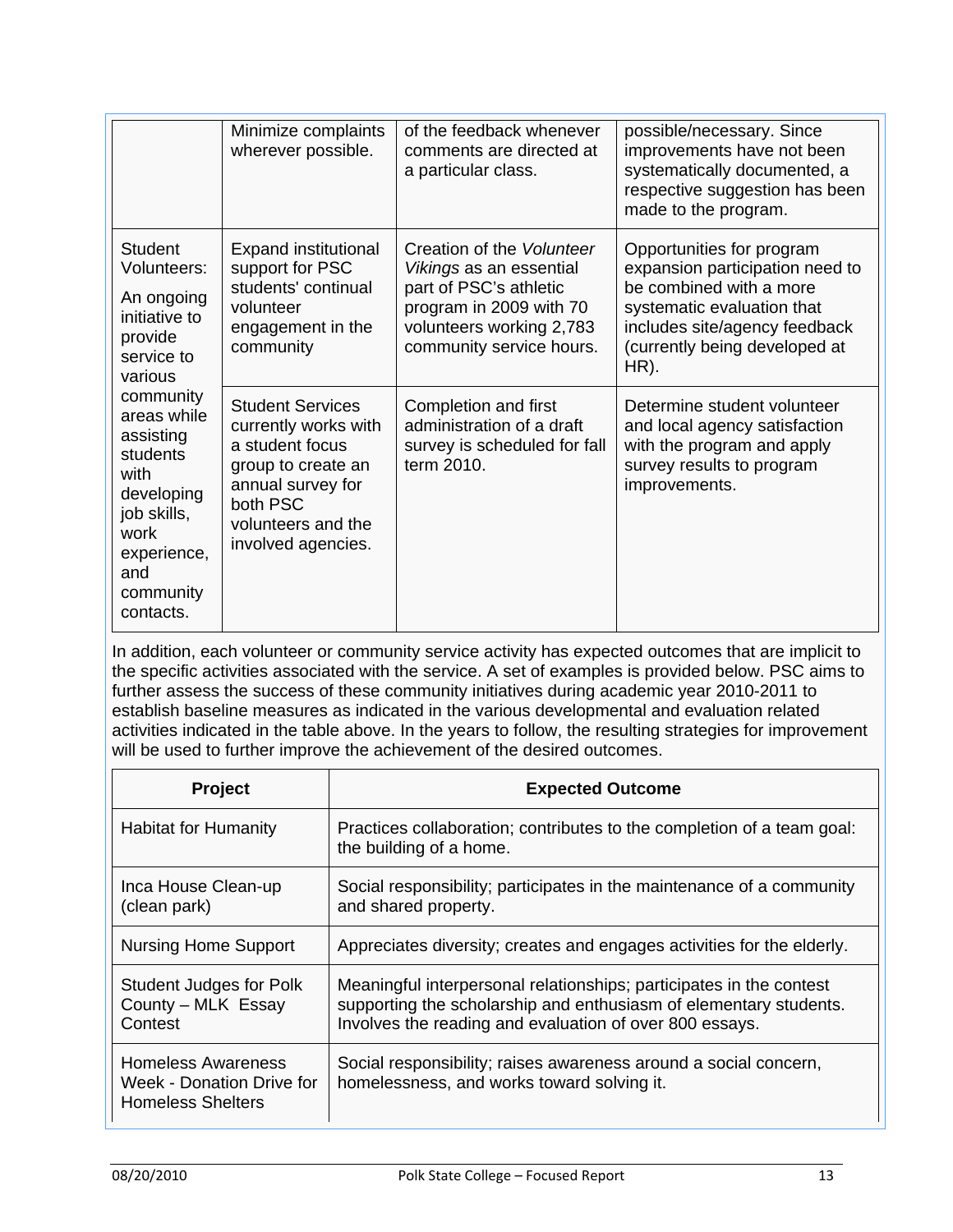# **Comprehensive Standard 3.5.1 (College-Level Competencies)**

**3.5.1** The institution identifies college-level general education competencies and the extent to which graduates have attained them.

**Status: Compliance**

**Off-Site Committee Report** 

#### **Non-Compliance**

PSC has identified college-level general education competencies as required by SACS. However, the Compliance Report states that PSC "is currently finalizing its revised General Education review process." PSC utilizes *Program Review Level 1 Data Reports* provided by the Florida College System as a comparison measure to track PSC AA degree completers after they transfer to Florida College System institutions. Similar reports are used for tracking and assessment purposes as well. However, the process seems to be evolving. Therefore, the College should provide documentation to the On-Site Committee that assessment results have been used to improve general education.

#### **Polk State College Response**

The Off-Site Review Committee determined that PSC has identified college-level general education competencies as required by SACS, and that the College uses a variety of measures for assessment and tracking of college-level competencies. However, the Committee indicated that the College should provide documentation that assessment results have been used to improve general education.

While the process of general education assessment continues to evolve, the College has provided general education assessment results in summary form in the original CS 3.5.1 narrative and in more detail via the General Education Review 2010 report that was included as evidence. Because it was the college's understanding that it is not part of the definitions and requirements of CS 3.5.1 to also provide evidence that assessment results have been used to improve general education – as this is specifically addressed as part of CS 3.3.1.1 – additional evidence to that notion was not provided with the original narrative

To satisfy the Off-Site Review Committee's request and to demonstrate that improvement of general education is an integral part of the college's assessment strategy, the attached *Summary Table for 20 General Education Courses* provides 20 examples of how results from a crossdisciplinary mix of assessment are used to improve general education at PSC. For each of the courses shown, the original comprehensive assessment form is also provided in the *Assessment Forms Binder* attachment. A legend containing the full course names associated with each label is provided at the end of the table.

For obvious reasons, mostly courses where student performance did not meet the expected outcomes defined in the *Success Measures* contributed to these examples. It is noteworthy that the College requires the same level of interpretation of findings and subsequent recommendations for all student learning outcomes of all courses of the general education curriculum, to capture (for example) declining or inclining tendencies for results above the defined expectation thresholds.

Furthermore, during the spring of 2010, the college's General Education Committee has continued with the fine-tuning of the institution's general education review process to ensure that the current process cycle (see Table 3.5.1-2 of the original compliance narrative) will conclude during academic year 2010/11 with a comprehensive set of cross-departmental general education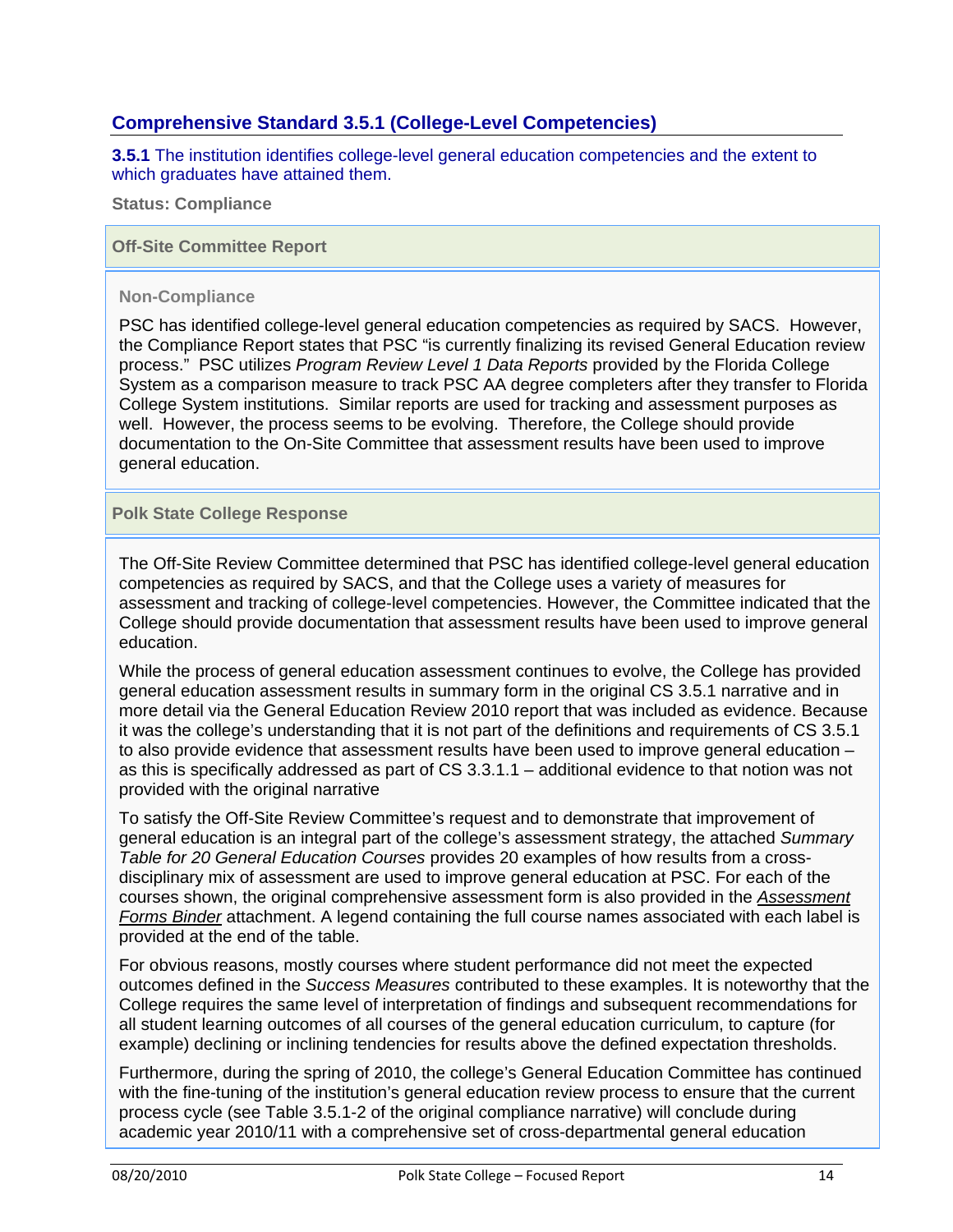recommendations that go beyond the course-level and department-level recommendations addressed here. All curricular improvements not already addressed before that point in time are scheduled to be implemented during academic year 2011/12 and validated during the following general education review cycle.

This process is designed to lead to an overarching review of the General Education program, including benchmarks as well as cross-curricular improvement strategies beyond the coursespecific assessment indicators. In addition, discussions have been underway to develop the framework for a General Education capstone course since the alternative of a standardized test administration has not been successful at peer institutions due to the low-stakes nature of the requirement.

The General Education Committee, together with the Vice-President for Academic and Student Services and the campus provosts, will provide the oversight to ensure that the process concludes with established baselines, refined assessment measures, and comprehensive improvement plans by the end of the 2011-2012 academic year, to inform the next General Education cycle according to the established process timelines.

- Summary Table for 20 General Education Courses
- GenEd Assessment Examples Binder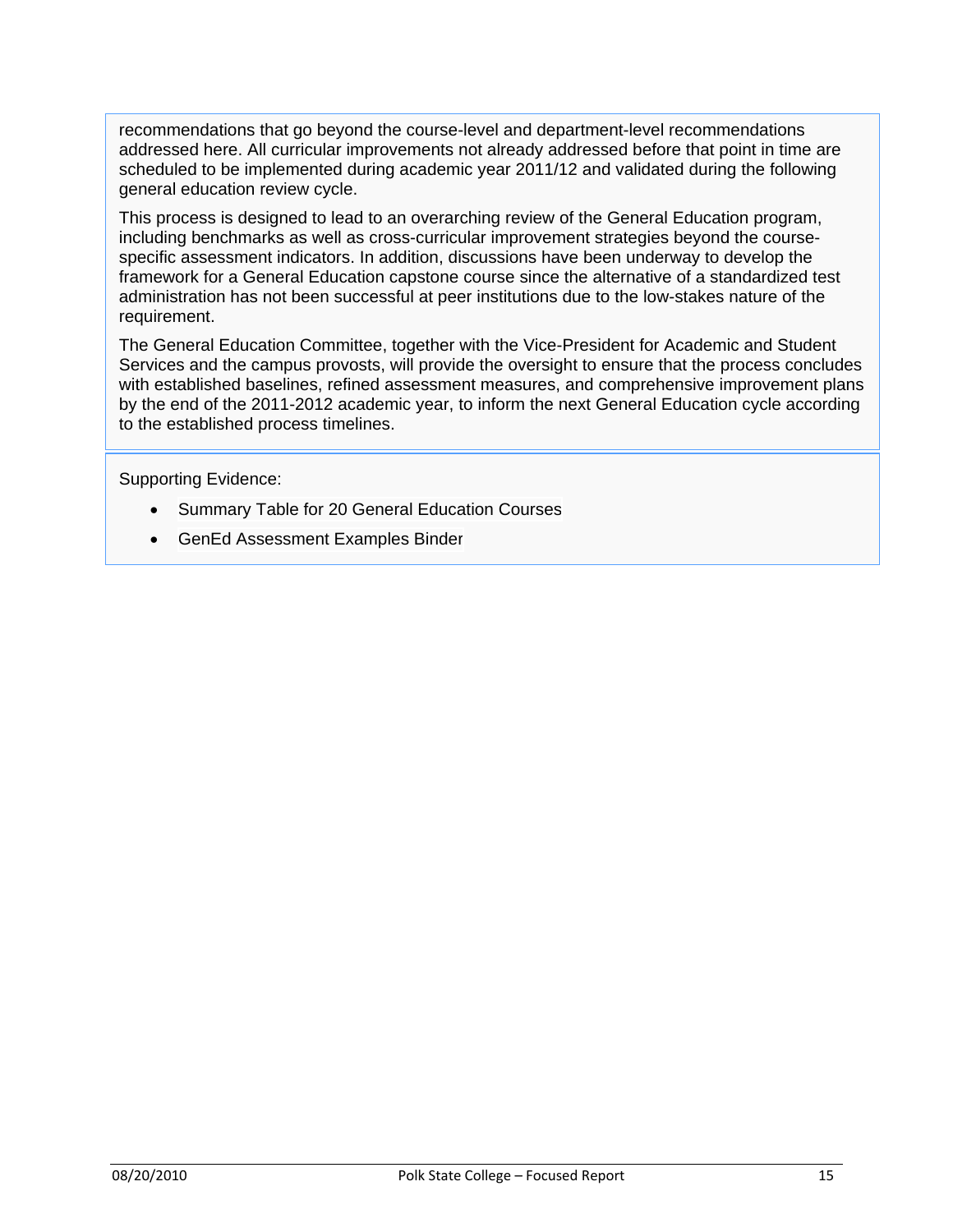# **Comprehensive Standard 3.7.1 (Faculty Competence)**

**3. 7.1** The institution employs competent faculty members qualified to accomplish the mission and goals of the institution. When determining acceptable qualifications of its faculty, an institution gives primary consideration to the highest earned degree in the discipline. The institution also considers competence, effectiveness, and capacity, including, as appropriate, undergraduate and graduate degrees, related work experiences in the field, professional licensure and certifications, honors and awards, continuous documented excellence in teaching, or other demonstrated competencies and achievements that contribute to effective teaching and student learning outcomes. For all cases, the institution is responsible for justifying and documenting the qualifications of its faculty.

**Status: Compliance** 

**Off-Site Committee Report** 

**Non-Compliance** 

See attached faculty worksheet of PSC faculty whose credentials require further review.

**Polk State College Response** 

Polk State College has further reviewed its faculty credential roster and has made the following adjustments to address the Off-Site Review Committee's concern (worksheet attached) regarding the following faculty:

Howard Kerner – no longer teaching Speech.

Rosalinda Collins – no longer teaching French.

Virginia Robinson – adjunct; no longer employed.

Supporting Evidence:

Off-Site Committee Worksheet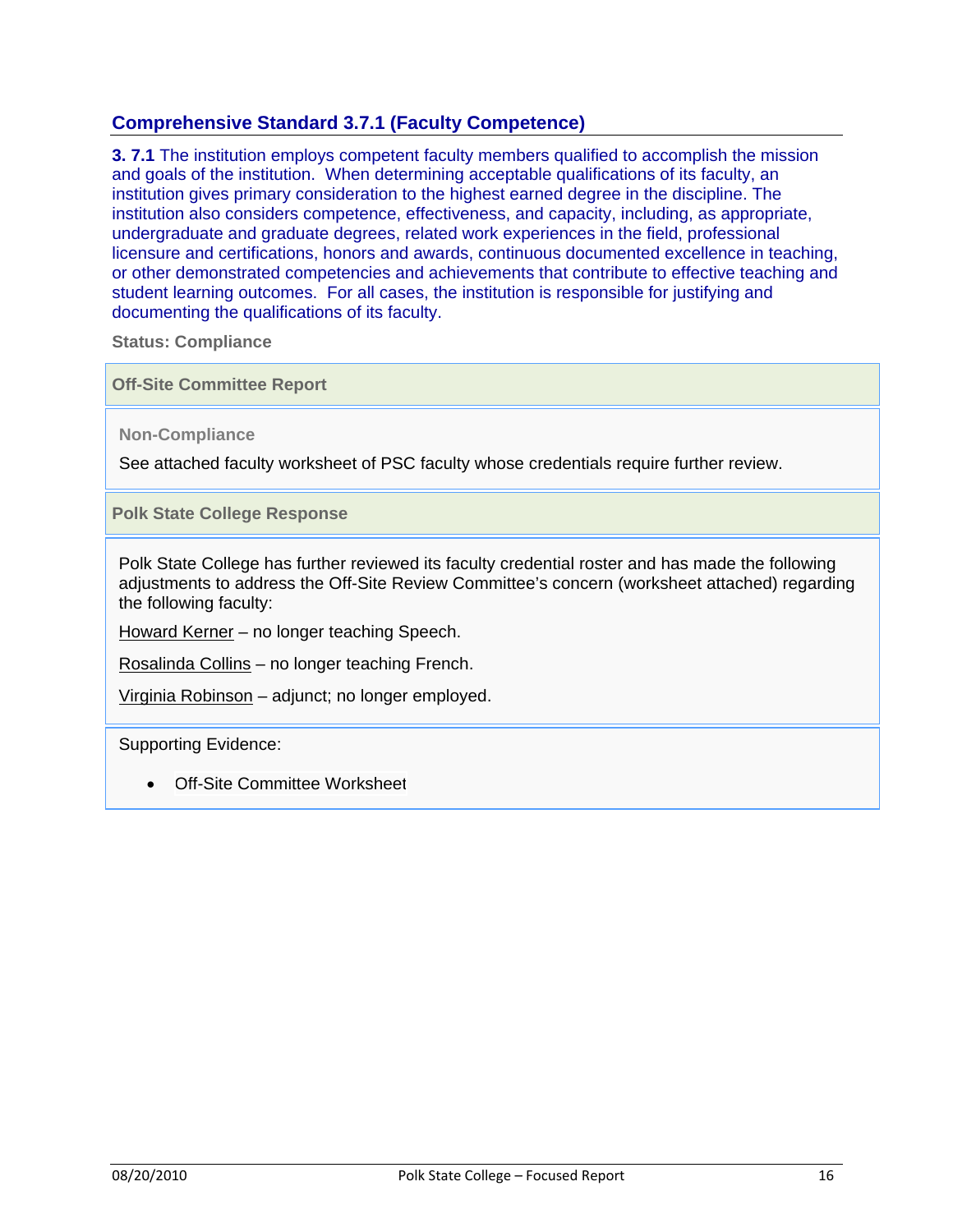# **Comprehensive Standard 3.9.1 (Student Rights)**

**3. 9.1** The institution publishes a clear and appropriate statement of student rights and responsibilities and disseminates the statement to the campus community.

**Status: Compliance** 

**Off-Site Committee Report** 

#### **Non-Compliance**

The institution has numerous procedures to insure student due process in a variety of academic as well as social settings. They also have a statement about student rights under FERPA. There is a statement in the student handbook (page 10) that says it is a student's responsibility to know the College's academic rules. However, the Committee could not find a specific statement of students' rights and responsibilities in any College publication or on line.

**Polk State College Response** 

Polk State College has a published statement of student's rights and responsibilities. The information is available for student access through:

- 1. The college catalog: See Appendix A for an excerpt from the catalog that pertains to student's rights and responsibilities.
- 2. The Polk State College website: See Appendix B for a screenshot of the college's website that addresses student's rights and responsibilities (at the bottom of the screen capture).

- Student Rights Appendix A
- Student Rights Appendix B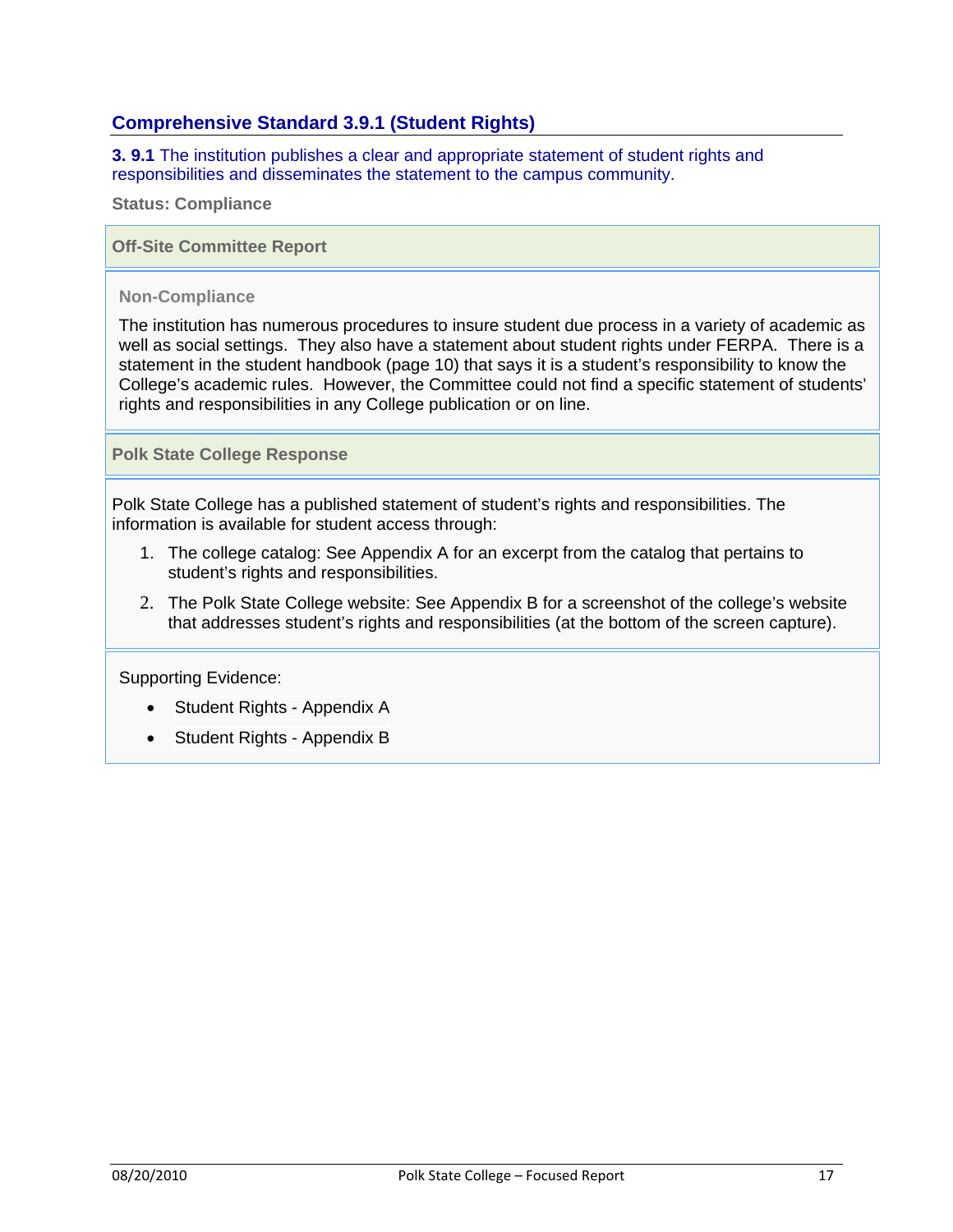# **Comprehensive Standard 3.9.3 (Qualified Staff)**

**3.9.3** The institution employs qualified personnel to ensure the quality and effectiveness of its student affairs programs.

**Status: Compliance** 

**Off-Site Committee Report** 

#### **Non-Compliance**

The College provides extensive information about the position descriptions for the numerous personnel it employees in student affairs. Limited information is given about their academic credentials. No evidence is provided that the people holding those positions have the experience to perform their job duties.

#### **Polk State College Response**

Polk State College employs qualified personnel to ensure the quality and effectiveness of its student affairs programs. The below lists (Table FR 3.9.3-1) student affairs individuals, their job titles, their degrees, and the required degrees as listed in the job descriptions as part of the initial submission. The resumes are available in the attached Student Services Resume Binder (sorted by first name).

| <b>Position</b>                    | <b>Employee</b>       | Resume | <b>Current</b><br><b>Degree</b> | <b>Required in</b><br>Job<br><b>Description</b> |
|------------------------------------|-----------------------|--------|---------------------------------|-------------------------------------------------|
| <b>Academic Advisor</b>            | Hayes, Terrance       | yes    | <b>MS</b>                       | <b>Bachelors</b>                                |
| Academic Advisor                   | Culver, Mark          | yes    | <b>BA</b>                       | <b>Bachelors</b>                                |
| Academic Advisor                   | Anderson, Kerry       | yes    | <b>BA</b>                       | <b>Bachelors</b>                                |
| Academic Advisor                   | Buchannon,<br>Jessica | yes    | <b>BA</b>                       | <b>Bachelors</b>                                |
| Senior Academic Advisor            | Ramer, Oscar          | yes    | <b>MBA</b>                      | <b>Bachelors</b>                                |
| Senior Academic Advisor            | Walfall, Karen        | yes    | <b>BA</b>                       | <b>Bachelors</b>                                |
| Coordinator of Advising            | Little, Sylvester     | yes    | <b>MS</b>                       | <b>Masters</b>                                  |
| Coordinator of Advising            | Sams, Michelle        | yes    | MEd                             | <b>Masters</b>                                  |
| Enrollment<br>Services/Outreach    | Wagner, Matina        | yes    | <b>MA</b>                       | <b>Bachelors</b>                                |
| <b>College Registrar</b>           | Bucklew, Kathy        | yes    | <b>MS</b>                       | <b>Masters</b>                                  |
| <b>Assistant Registrar</b>         | Bell, Yulonda         | yes    | <b>BA</b>                       | <b>Bachelors</b>                                |
| <b>Student Services Assistant</b>  | Shell, Mary-Kate      | yes    | H.S.<br>Diploma                 | H.S. Diploma                                    |
| <b>Student Services Assistant</b>  | Delgado, Carmen       | yes    | H.S.<br>Diploma                 | H.S. Diploma                                    |
| <b>Student Services Assistant</b>  | Candia, Sue           | yes    | <b>BA</b>                       | H.S. Diploma                                    |
| <b>Student Services Assistant</b>  | Salvaterria, Brenda   | yes    | AA                              | H.S. Diploma                                    |
| <b>Student Services Assistant</b>  | Cortes, Rick          | yes    | AA & AAS                        | H.S. Diploma                                    |
| <b>Student Services Assistant</b>  | Williams, Laverne     | yes    | <b>BS</b>                       | H.S. Diploma                                    |
| <b>Senior Transcript Evaluator</b> | Walker, Sandra        | yes    | <b>AS</b>                       | <b>Bachelors</b>                                |
| <b>Graduation Coordinator</b>      | Coronado, Anna        | yes    | AAS                             | Associates                                      |